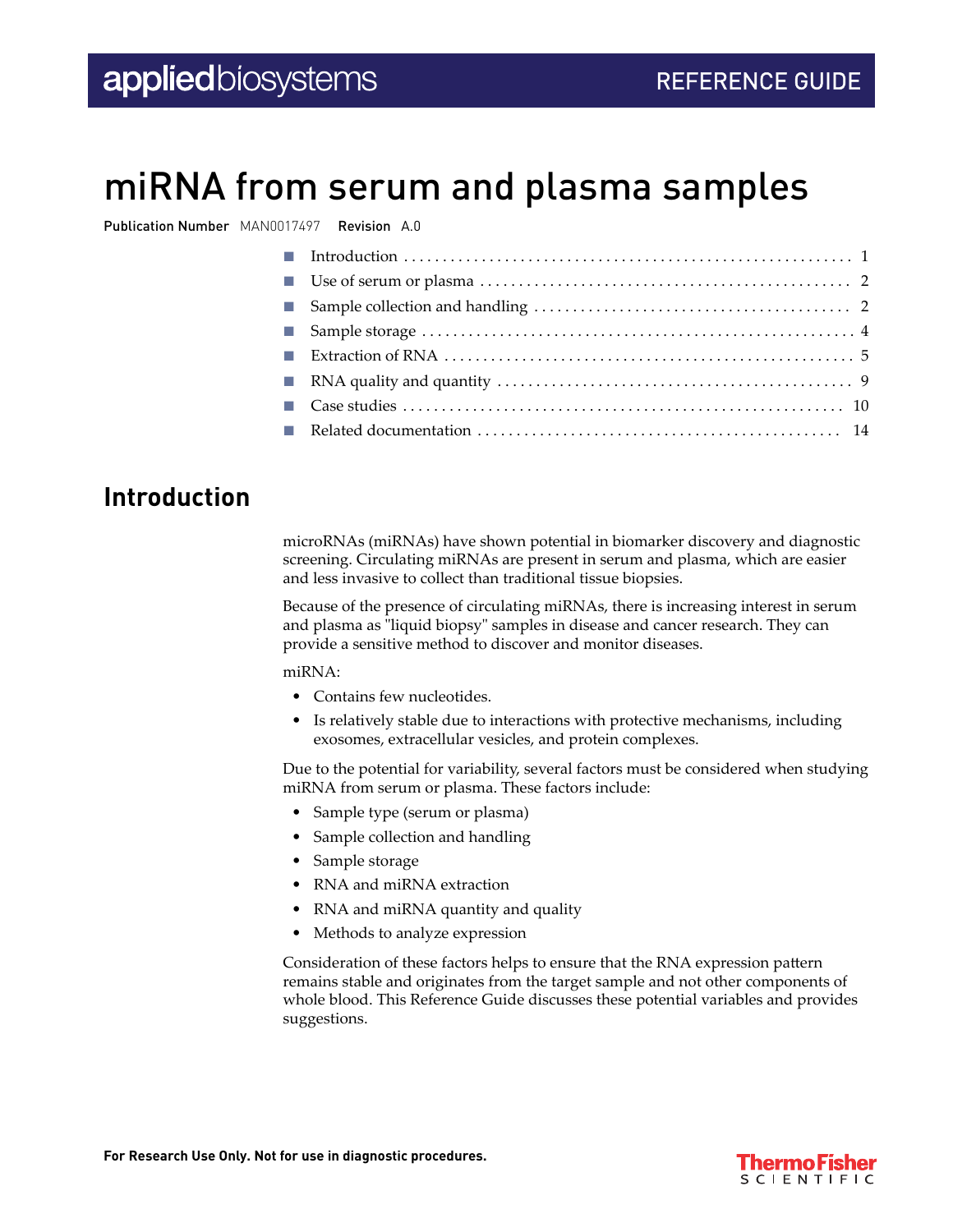### <span id="page-1-0"></span>**Use of serum or plasma**

There is debate over whether serum or plasma is the most appropriate sample type to detect both miRNA and RNA expression.

Several studies have found that plasma samples provide a higher recovery of miRNA (based on real-time RT-PCR), although others have seen no or minimal dfference between serum and plasma (Kroh EM et al., 2010; McDonald JS et al., 2011; Wang K et al., 2012).

We have found that both serum and plasma samples work well for miRNA and RNA detection but that recovery is slightly higher from plasma samples (Figure 1).



Figure 1 Comparison of miRNA expression in plasma and serum

RNA was extracted from 100 µL of human plasma (K2-EDTA) or 100 µL of human serum using the MagMAX<sup>™</sup> mirVana<sup>™</sup> Total RNA Isolation Kit (Cat. No. A27828). miRNA was analyzed by realtime PCR using the TaqMan® Advanced miRNA cDNA Synthesis Kit (Cat. No. A28007) and TaqMan® Advanced miRNA Assays (n=6, ±1 standard deviation).

Although the consistency of the sample type (serum or plasma) between studies is important to consider, ultimately, proper sample collection and storage are the critical factors for miRNA recovery and analysis.

### **Sample collection and handling**

There are several variables in sample collection and handling that can affect RNA recovery and its use in downstream analysis:

- The collection tube, including the type of additive
- The sample volume
- Sample handling, including any pre- and post-processing steps
- Sample centrifugation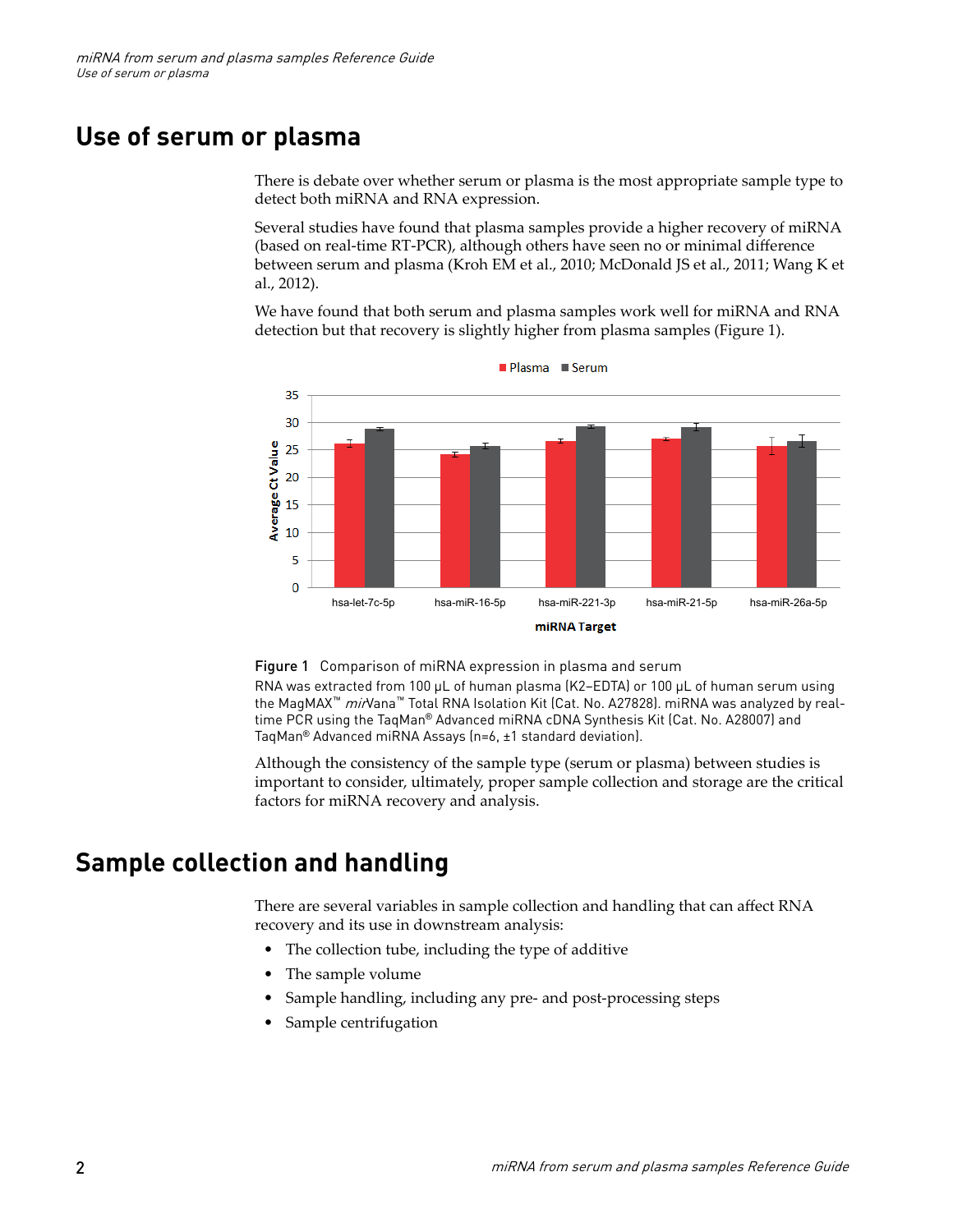Standard collection for both serum and plasma is done using BD™ Vacutainer® Blood Collection Tubes. These tubes are available with a range of different additives, depending on the needs of the user. Collection tubes

#### See **[education.bd.com/images/view.aspx?productId=1532](https://education.bd.com/images/view.aspx?productId=1532)**.

#### Table 1 Collection tubes

| Sample type                                                                                                                                                          | <b>Tube properties</b>                                                      | <b>Usage notes</b>                                                                                                                                                                                                                                                |  |
|----------------------------------------------------------------------------------------------------------------------------------------------------------------------|-----------------------------------------------------------------------------|-------------------------------------------------------------------------------------------------------------------------------------------------------------------------------------------------------------------------------------------------------------------|--|
| Do not contain<br>anticoagulants.<br>Use co-activators to<br>Whole blood for serum samples<br>separate the serum from<br>the other components of<br>the whole blood. |                                                                             |                                                                                                                                                                                                                                                                   |  |
| Whole blood for plasma                                                                                                                                               | Tubes treated with:<br>EDTA<br>Citrate<br>Citrate derivatives               | Most commonly available.<br>$\bullet$<br>Our recommendation for RNA applications.                                                                                                                                                                                 |  |
| samples                                                                                                                                                              | Tubes treated with heparin.                                                 | Used less frequently for nucleic acid applications<br>due to the potential for inhibition of PCR.                                                                                                                                                                 |  |
|                                                                                                                                                                      | Tubes with other coating (for<br>example, sodium polyanethol<br>sulfonate). | Less commonly available and are not used for<br>nucleic acid applications.                                                                                                                                                                                        |  |
| Whole blood collection for both<br>serum and plasma samples.                                                                                                         | Tubes with a fixative or<br>preservative.                                   | Preserve the expression pattern during<br>$\bullet$<br>storage.<br>Can be expensive.<br>$\bullet$<br>Still require strict handling guidelines to<br>$\bullet$<br>prevent variation during collection.<br>More difficult to handle for nucleic acid<br>extraction. |  |

#### The volume of the sample that is collected is important to maximize the amount of material available for RNA extraction and for proper clotting or anti-coagulation. nsufficent amounts result in poor storage stability and even in the carry-over of inhibitors in downstream analysis. Sample collection volume

Collect the volume of sample recommended by the sample collection tube.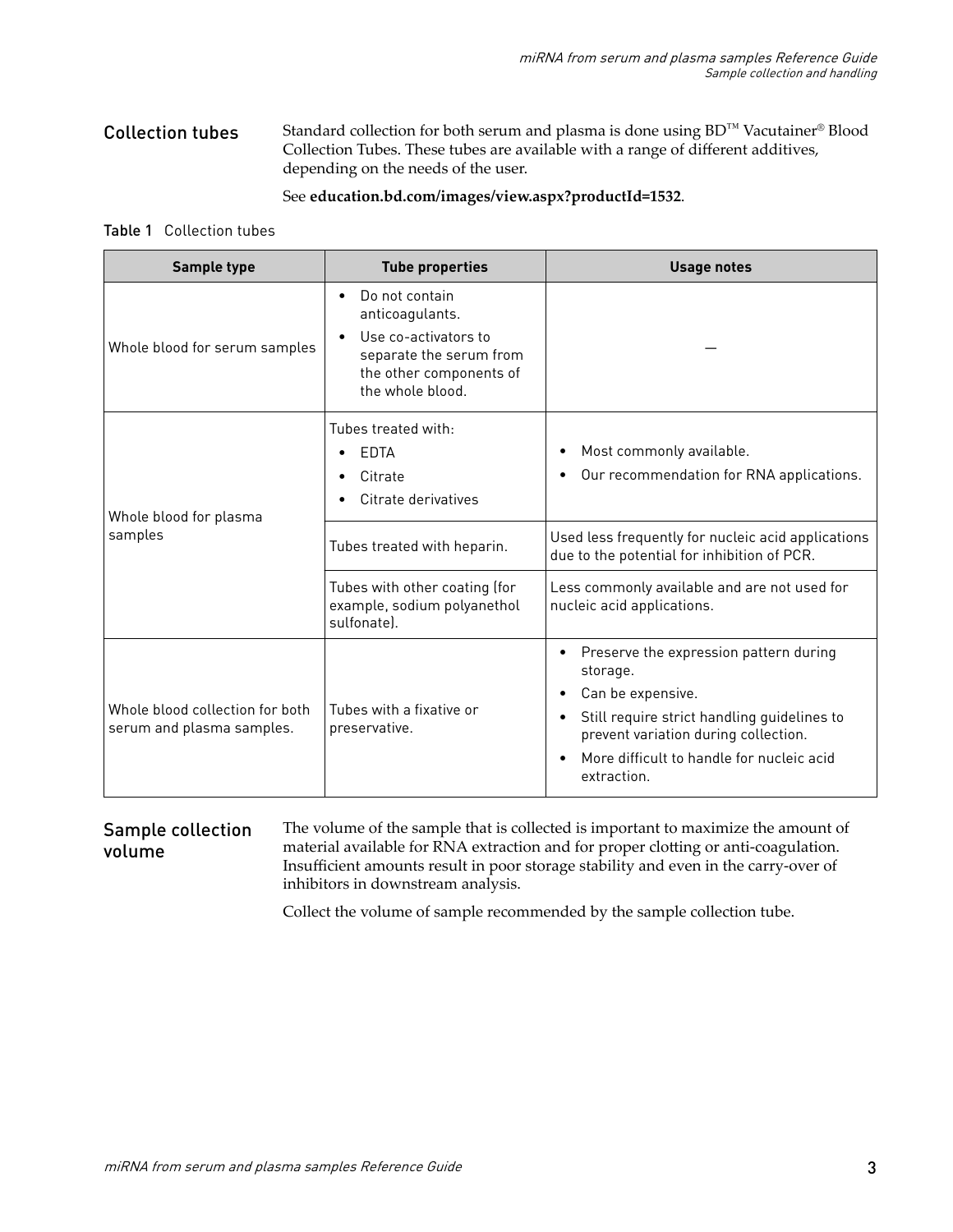<span id="page-3-0"></span>

| Sample handling<br>and processing | Proper sample handling ensures that differences that are detected between sample<br>types are due to true differences and not a result of variability in handling. A standard<br>process ensures that all factors are constant and consistent. An example of a standard<br>process is Early Detection Research Network (ERDN) Standard Operating Procedure (SOP)<br>for collection of EDTA plasma and serum (Tuck MK et al., 2009).                             |  |  |
|-----------------------------------|-----------------------------------------------------------------------------------------------------------------------------------------------------------------------------------------------------------------------------------------------------------------------------------------------------------------------------------------------------------------------------------------------------------------------------------------------------------------|--|--|
|                                   | Pre-processing steps, including incubations, mixing the contents of the collection tube,<br>and phase separation by centrifugation, are critical to serum and plasma stability.<br>These steps help prevent hemolysis (the lysis of red blood cells) (Tyndall L and<br>Innamorato S, 2004). Pre-processing methods differ depending on sample type.<br>Therefore, it is essential to follow or develop a standard process for sample collection<br>and storage. |  |  |
| Sample<br>centrifugation          | Serum and plasma can be further centrifuged to remove any remaining cells after the<br>post-processing collection steps are complete. This centrifugation step is not required<br>and depends on the target gene expression. For example, cellular debris must be<br>centrifuged and removed if targeting RNA expression in exosomes or extracellular<br>vesicles. Otherwise, the cellular debris can bias the analysis for cellular RNA<br>expression.         |  |  |
|                                   | Complete all additional centrifugation steps before freezing the sample. Freezing the<br>sample before centrifugation lyses the unwanted cells and prevents their separation<br>out of the sample.                                                                                                                                                                                                                                                              |  |  |

### **Sample storage**

Divide samples into smaller aliquots before freezing to prevent freeze-thaw cycles of each sample. Multiple freeze-thaw cycles can cause RNA degradation and potentially change the expression pattern of the miRNA and RNA. We recommend no more than one freeze-thaw cycle as a precaution.

The following storage temperatures and times help to prevent RNA degradation and preserve the expression pattern of the miRNA and RNA:

| <b>Temperature</b> | <b>Time</b>                                              |
|--------------------|----------------------------------------------------------|
| 4°C.               | Less than 8 hours, not recommended for long-term storage |
| $-20^{\circ}$ C    | Less than one week                                       |
| $-80^{\circ}$ C    | More than one week                                       |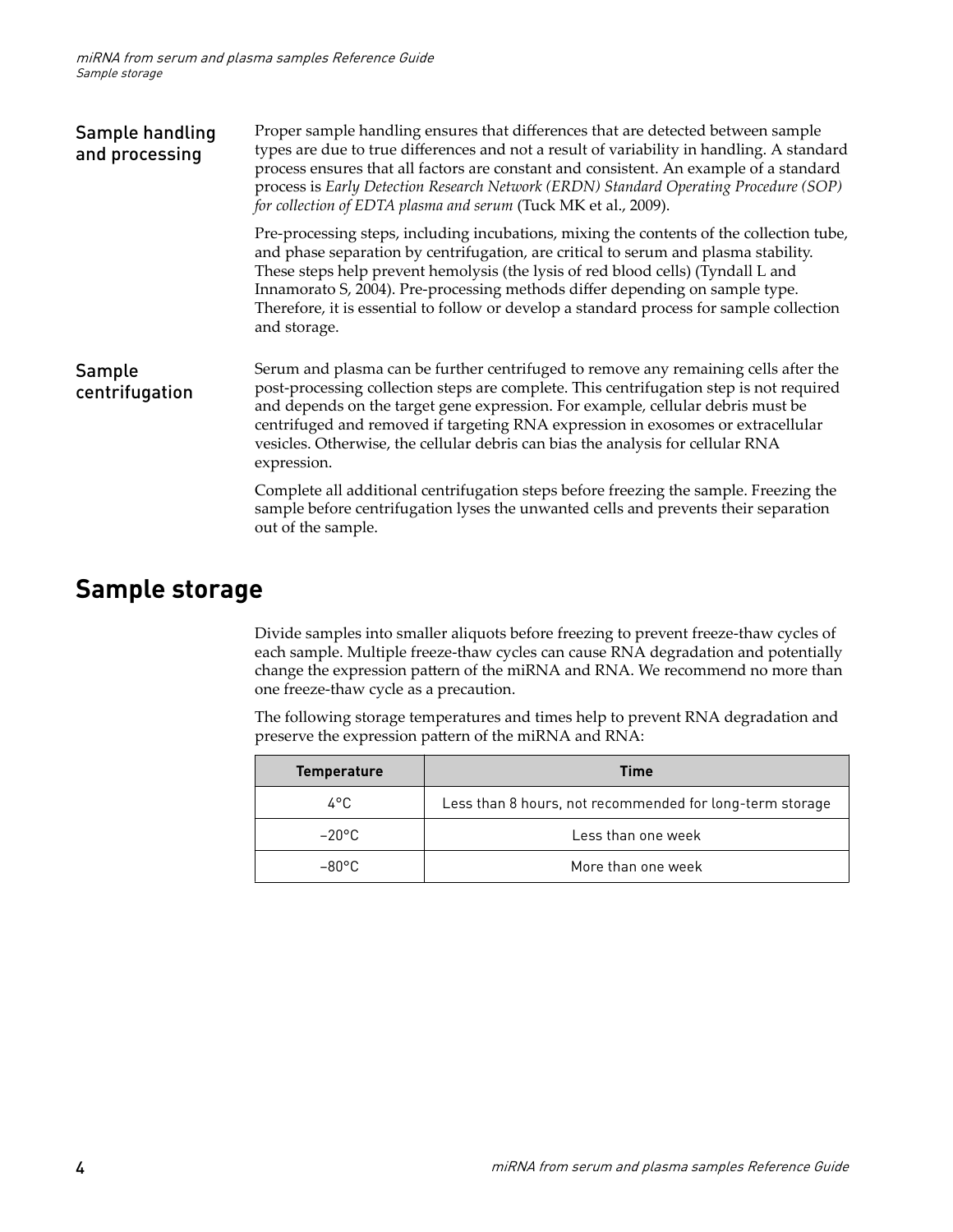## <span id="page-4-0"></span>**Extraction of RNA**

Flexible and sensitive extraction techniques are required due to:

- The cell-free nature of serum and plasma.
- The low abundance of RNA in serum and plasma samples.
- The smaller size of miRNA relative to other types of RNA.
- The different forms of miRNA (contained in exosomes or as part of protein complexes).

Most RNA in serum and plasma is contained in protein complexes or extracellular vesicles (for example, exosomes). Strong lysis is required to release the RNA for extraction.

In addition to association with proteins and extracellular vesicles, serum and plasma samples also contain free-floating RNA (cell-free RNA or cfRNA). There is only a small amount of this cfRNA and it is not of concern for lysis.

Table 2 Options for strong lysis

| <b>Extraction method</b>    | <b>Properties</b>                                                                                                                                                                           | <b>Reagent or method</b>     |
|-----------------------------|---------------------------------------------------------------------------------------------------------------------------------------------------------------------------------------------|------------------------------|
| Enzymatic treatment         | Releases and protects the RNA.<br>Can be combined with magnetic bead-based<br>purification, which is compatible with:<br>High-throughput sample processing.<br>Automated sample processing. | Proteinase K digestion       |
|                             | Releases and protects the RNA.                                                                                                                                                              | TRIzol™ Reagent              |
| Organic compound extraction | Works best with:<br>Filter-based purification columns.<br>Ethanol precipitation.                                                                                                            |                              |
|                             | Limits the user to a lower number of samples<br>than enzymatic treatment.                                                                                                                   | Phenol-chloroform extraction |
|                             | Requires more handling than enzymatic<br>treatment.                                                                                                                                         |                              |

### Table 3 Available kits

| <b>Extraction method</b> | Kit                                                                                                                          | Cat. No. |
|--------------------------|------------------------------------------------------------------------------------------------------------------------------|----------|
| Enzymatic treatment      | MagMAX™ mirVana™ Total RNA Isolation Kit                                                                                     | A27828   |
|                          | Organic compound extraction $\mid m\prime\prime$ ana <sup>n</sup> PARIS <sup>n</sup> RNA and Native Protein Purification Kit | AM1556   |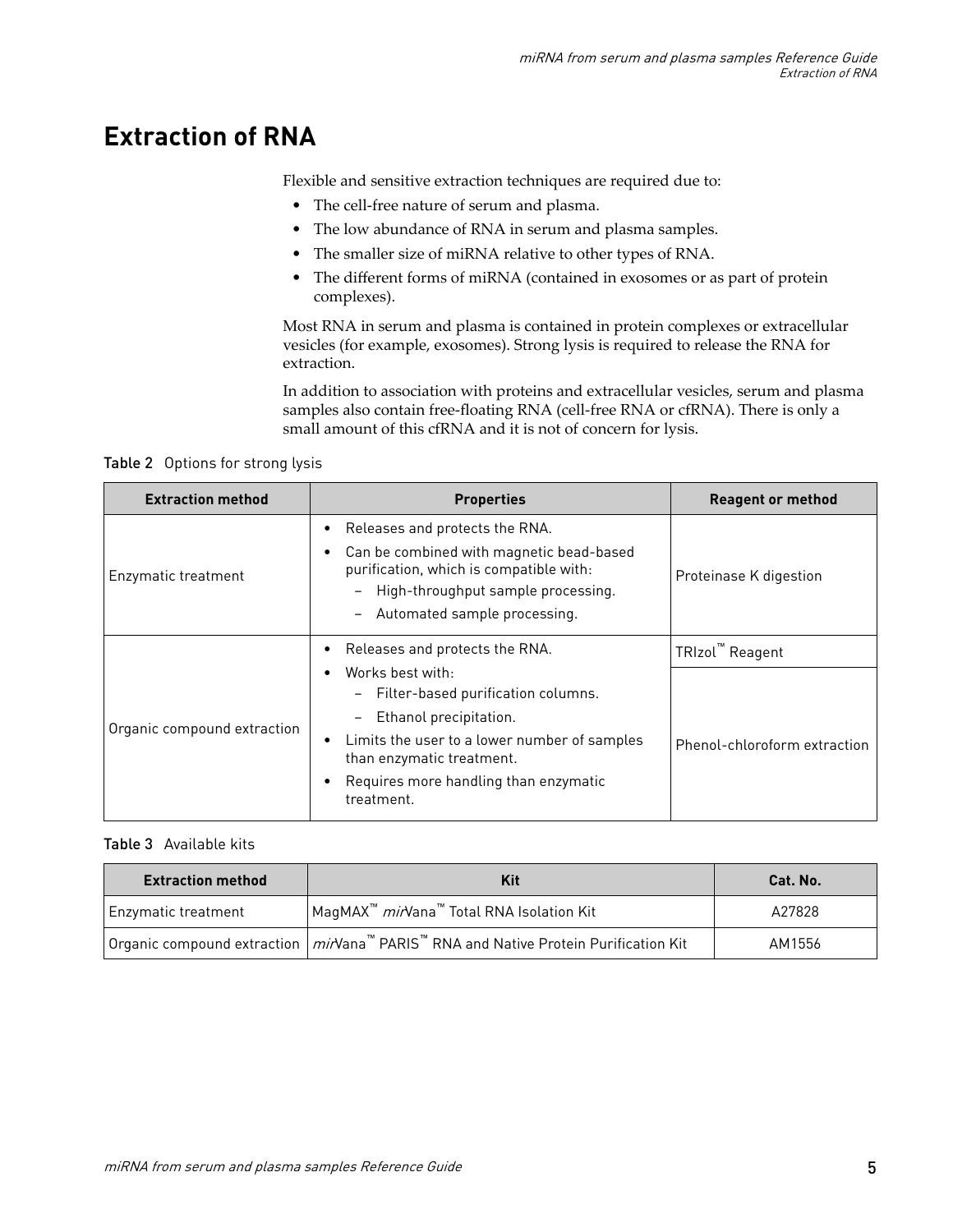

Figure 2 miRNA expression after RNA extraction from serum and plasma with MagMAX™ *mir*Vana™ Total RNA Isolation Kit

RNA was extracted from 100 µL of human plasma (K2–EDTA) or 100 µL of human serum from two samples using the MagMAX<sup>™</sup> mirVana<sup>™</sup> Total RNA Isolation Kit (Cat. No. A27828). miRNA was analyzed by real-time RT–PCR using the TaqMan® Advanced miRNA cDNA Synthesis Kit (Cat. No. A28007) and TaqMan® Advanced miRNA Assays (n=6, ±1 standard deviation).



miRNA Target

Figure 3 miRNA expression after RNA extraction from serum and plasma with  $mi$ Nana<sup>™</sup> PARIS™ RNA and Native Protein Purification Kit

RNA was extracted from 100 µL of human plasma (K2–EDTA) or 100 µL of human serum from two samples using the *mir*Vana<sup>™</sup> PARIS<sup>™</sup> RNA and Native Protein Purification Kit (Cat. No. AM1556), with the plasma/serum protocol. miRNA was analyzed by real-time RT–PCR using the TaqMan® Advanced miRNA cDNA Synthesis Kit (Cat. No. A28007) and TaqMan® Advanced miRNA Assays (n=6, ±1 standard deviation).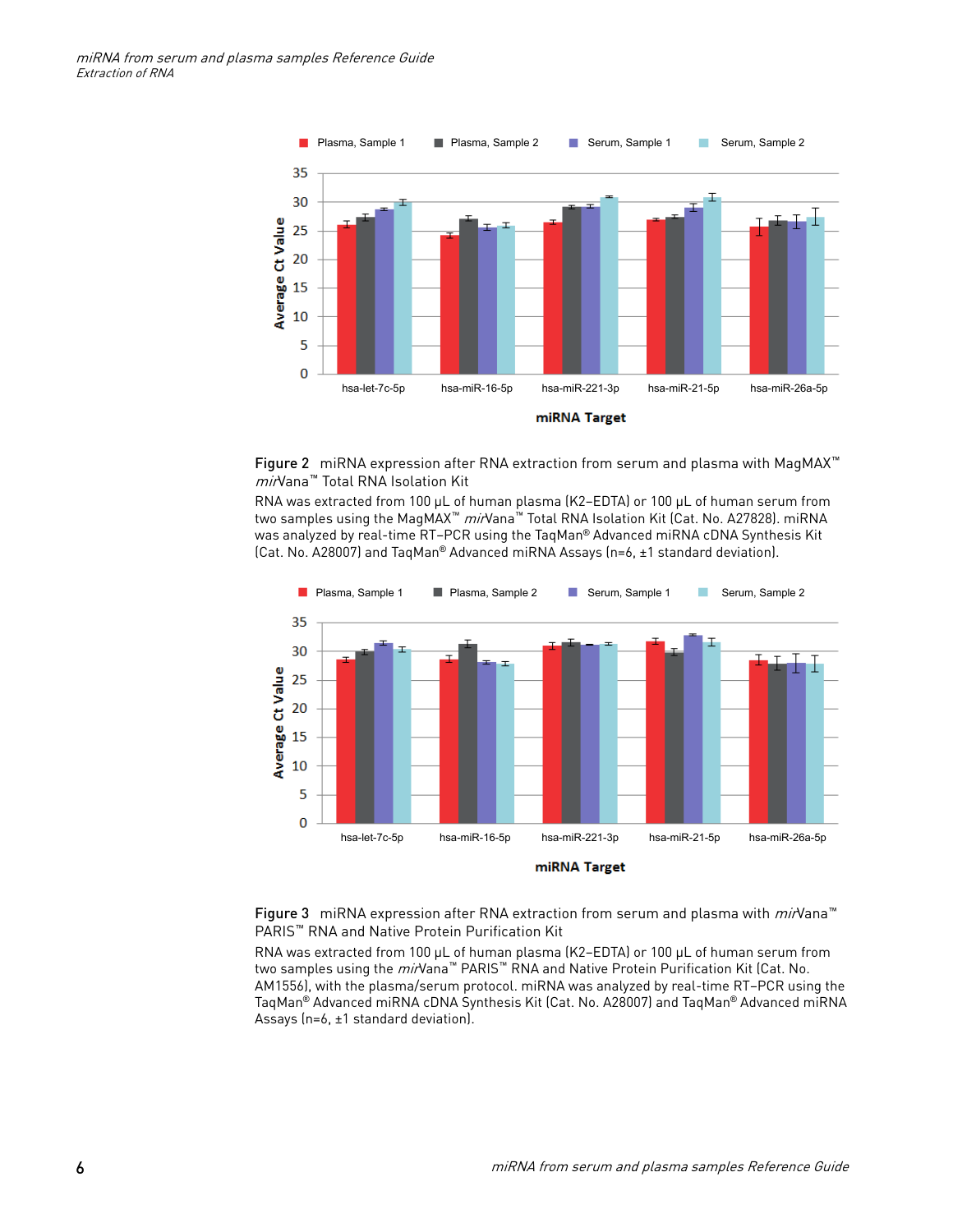Workflow for enzymatic treatment

Combine serum or plasma with an RNA-friendly digestion buffer and Proteinase K

Incubate for 30 minutes at an elevated temperature (55–60°C)

▼

#### ▼

Add binding buffer and alcohol

▼

Bind to a solid phase (Silica column or beads)

▼

Wash with wash buffers that contain alcohol

▼

Elute into an optimized elution solution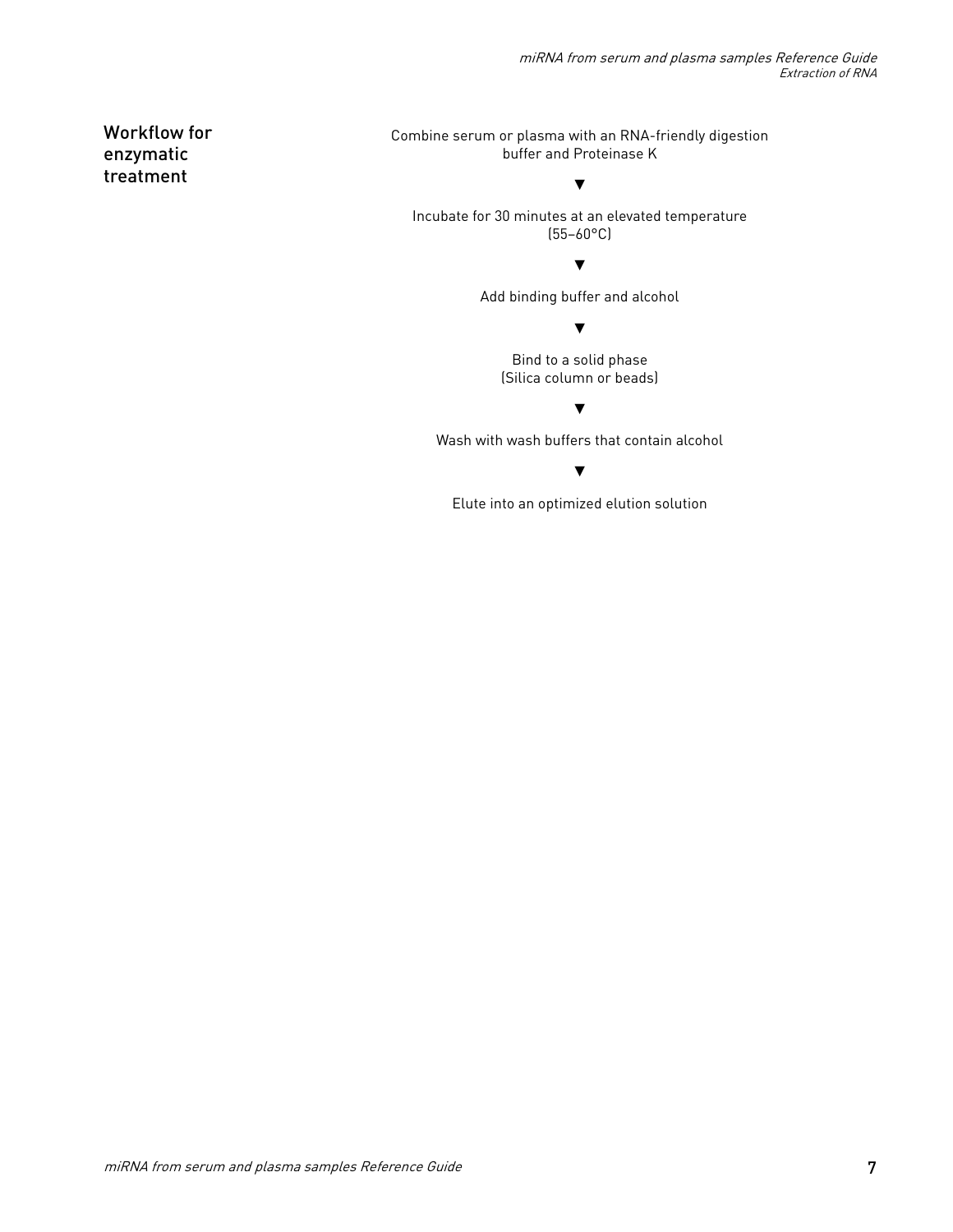### Workflow for organic extraction

Combine serum or plasma with lysis buffer and organic solution

(TRIzol™ Reagent

Or Guanidinium thiocyanate and acidic phenol–chloroform solution)

▼

Vortex, then centrifuge

#### ▼

Collect the clear aqueous top layer

▼

Combine the aqueous layer with alcohol

#### ▼

Bind to a solid phase (silica column or beads) Or Perform ethanol precipitation

#### ▼

Wash with wash buffers that contain alcohol

▼

Elute into an optimized elution solution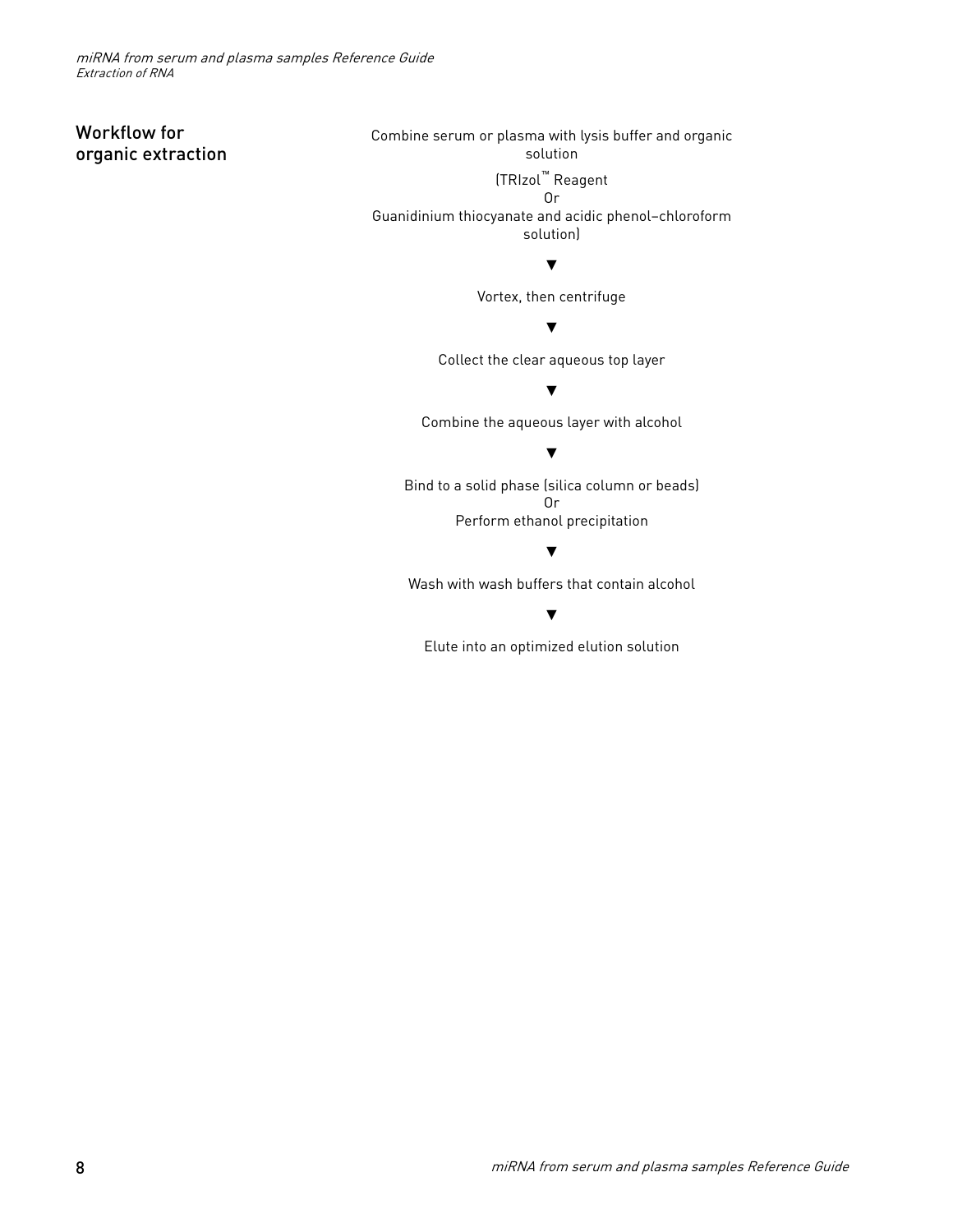### <span id="page-8-0"></span>**RNA quality and quantity**

We have found that real-time PCR is the simplest and most reliable way to examine RNA presence and quantity from serum and plasma samples. A first screen with housekeeping genes provides a snapshot of the amount of RNA and provides confidence in the quality to proceed with more detailed analysis, including OpenArray™ panels or RNA-Seq sequencing. Housekeeping genes include miR–16 and let–7e.

Traditional RNA quality testing methods are not as effectve for RNA or miRNA from serum and plasma because of the low abundance of RNA. Traditional RNA quality testing methods include spectrophotometry or fluorescence spectroscopy with NanoDrop™ instruments, fluorometric quantification with Qubit™ instruments, and electrophoresis with Agilent™ Bioanalyzer instruments.

Agilent™ Bioanalyzer instruments can provide an indication of RNA or miRNA quality from serum and plasma. If the overall quality of the RNA is good, it indicates that the miRNA is intact. A peak near the beginning of the run, the small RNA peak, indicates good-quality miRNA.





Total RNA was isolated from cultured cells using the MagMAX<sup>™</sup> mirVana<sup>™</sup> Total RNA Isolation Kit.

- $(1)$  18S peak (not always visible in a scan of RNA from serum or plasma because of the relatively small amount of RNA)
- 2 28S peak (not always visible in a scan of RNA from serum or plasma because of the relatively small amount of RNA)
- 3 Agilent™ Bioanalyzer size marker
- 4 Small RNA peak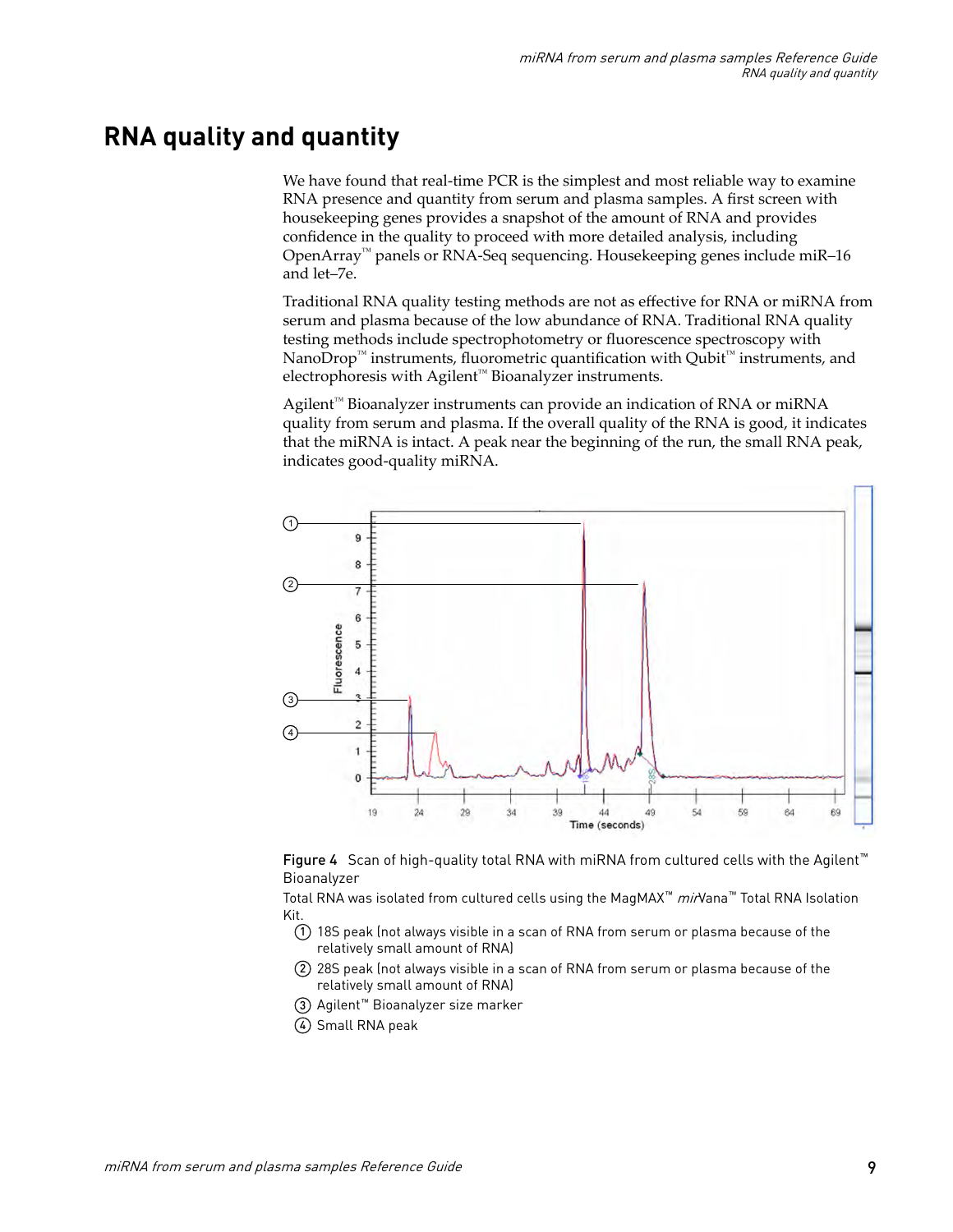| miRNA name         | TaqMan® Advanced miRNA Assay |
|--------------------|------------------------------|
| $hsa$ -mi $R-24$   | 477992 mir                   |
| $hsa$ -mi $R$ -484 | 478308 mir                   |
| hsa-miR-93-5p      | 478210 mir                   |
| hsa-miR-191-5p     | 477952_mir                   |
| hsa-miR-126-3p     | 477877 mir                   |
| hsa-miR-16-5p      | 477860 mir                   |

<span id="page-9-0"></span>Table 4 miRNA reported to have stable expression in serum and plasma

### **Case studies**

miRNA biomarker research is a very powerful tool in understanding disease, for example cancer. This research can be enhanced by the ability to screen a large number of samples.

The following figures highlight the dfference in miRNA expression in plasma from research samples without cancer and research samples with different cancers.

Total RNA was extracted from 100 µL of plasma from 12 human samples using the MagMAX™ *mir*Vana™ Total RNA Isolation Kit. Five research samples did not have cancer and 7 research samples had various cancers, including non-small cell lung cancer (NSCLC), small cell lung cancer (SCLC), and prostate cancer. Total RNA was converted to cDNA using the TaqMan® Advanced miRNA cDNA Synthesis Kit. Total RNA was analyzed using TaqMan® Advanced miRNA Assays on TaqMan® OpenArray™ Plates, which contain >700 miRNA targets.

The following data demonstrate the power of high-throughput extraction and analysis. The data show:

- The overall expression trends between normal and cancer research samples [\(Figure 5 on page 11](#page-10-0)).
- Focused results for miRNA groups ([Figure 6 on page 12](#page-11-0), [Figure 7 on page 12,](#page-11-0) [Figure 8 on page 13](#page-12-0)).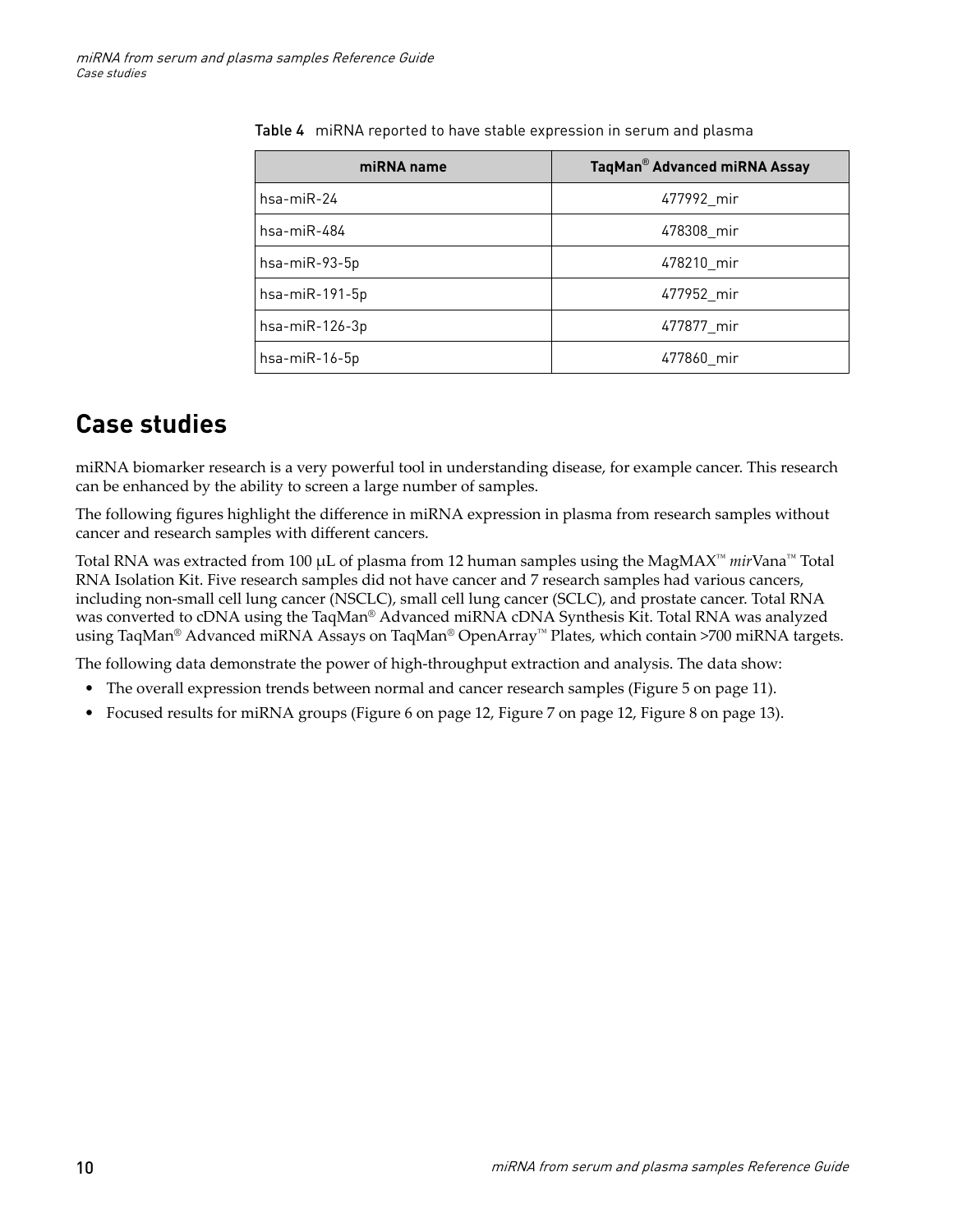<span id="page-10-0"></span>

Figure 5 Complete data set for miRNA expression in normal and NSCLC research samples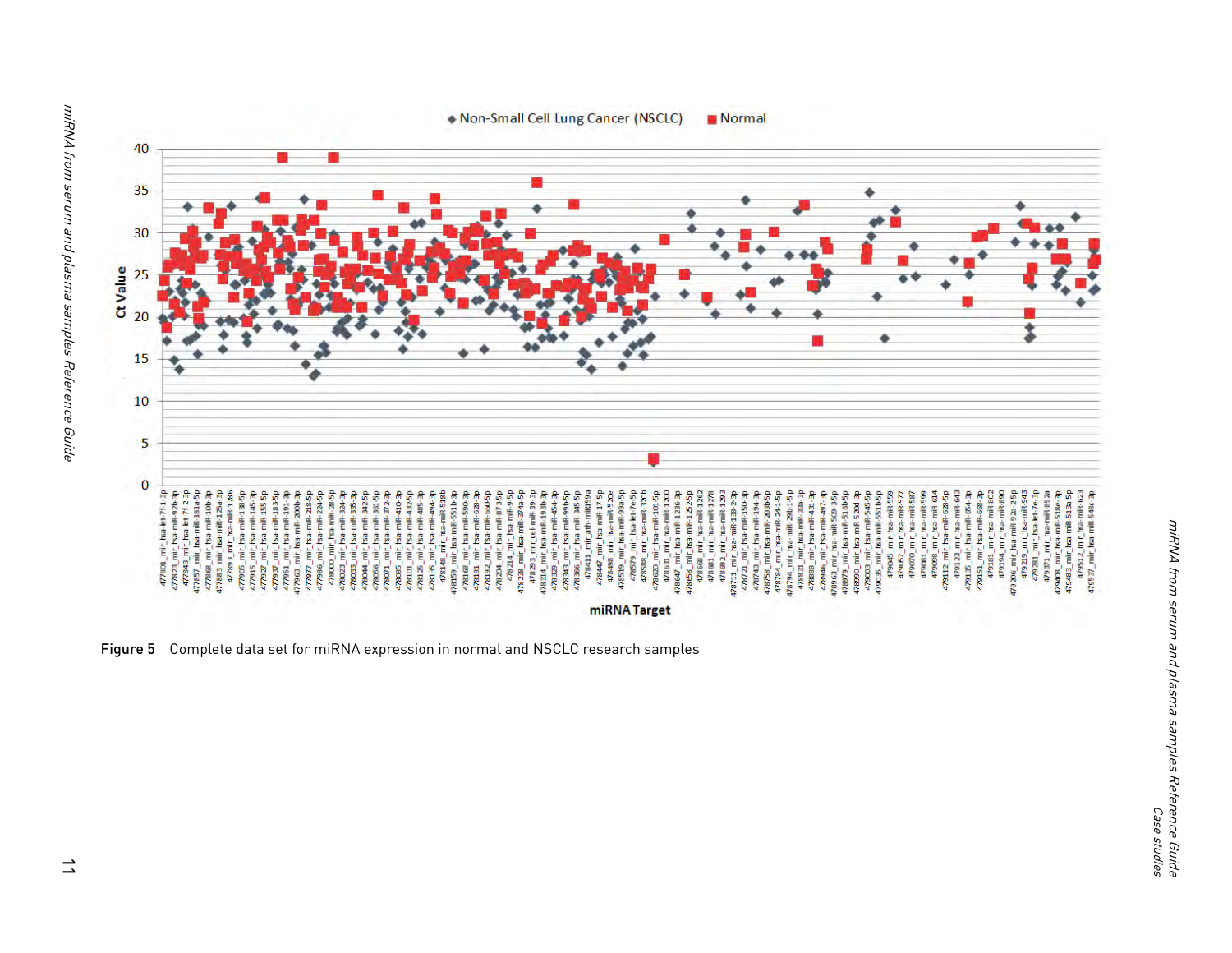<span id="page-11-0"></span>miRNA from serum and plasma samples Reference Guide Case studies



Figure 6 Select targets for miRNA expression in normal and NSCLC research samples



◆ Small Cell Lung Cancer (SCLC) **Normal** 

Figure 7 Select targets for miRNA expression in normal and SCLC research samples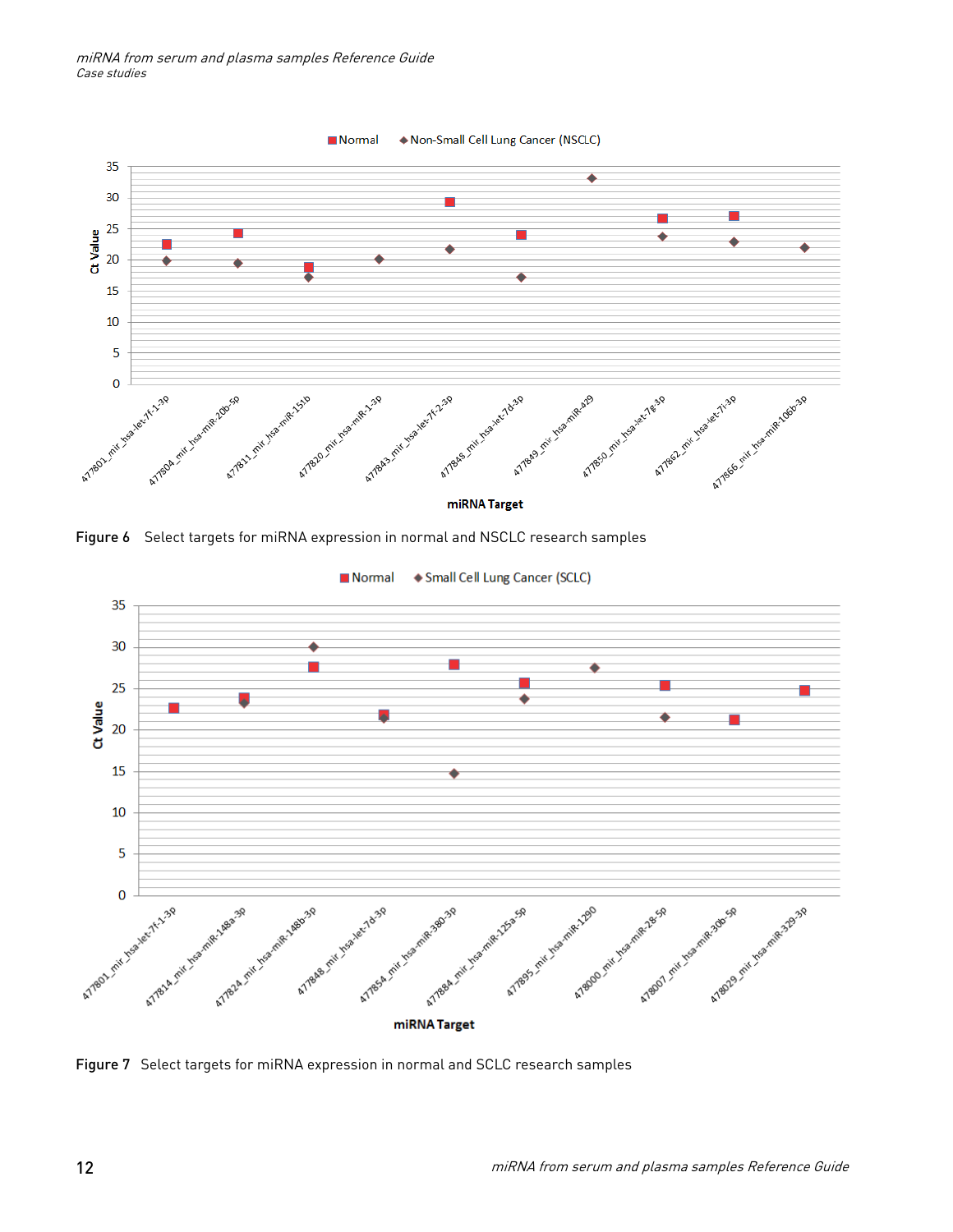<span id="page-12-0"></span>![](_page_12_Figure_1.jpeg)

Figure 8 Select targets for miRNA expression in normal and prostate cancer research samples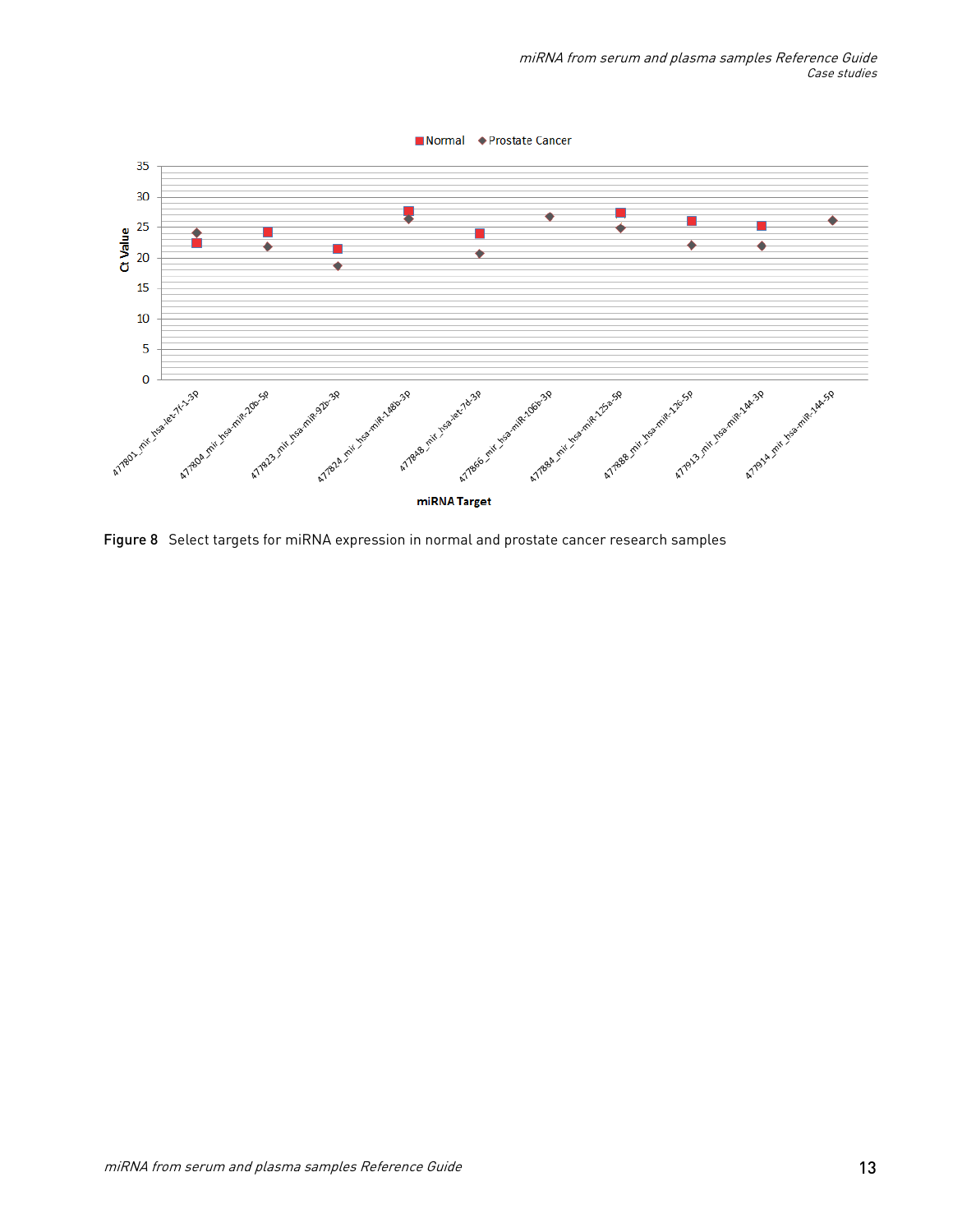# <span id="page-13-0"></span>**Related documentation**

| <b>Document</b>                                                                                                                                                        | Pub. No.      | <b>Description</b>                                                                                                                                                                                                                                              |  |  |
|------------------------------------------------------------------------------------------------------------------------------------------------------------------------|---------------|-----------------------------------------------------------------------------------------------------------------------------------------------------------------------------------------------------------------------------------------------------------------|--|--|
| <b>Application notes</b>                                                                                                                                               |               |                                                                                                                                                                                                                                                                 |  |  |
| Simultaneous detection of miRNA and mRNA<br>on TaqMan® Array Cards using the TaqMan®<br>Advanced miRNA workflow                                                        | COL32016 1117 | Describes expression patterns of miRNAs<br>and mRNAs from serum samples on TaqMan®<br>Array Cards and provides a protocol to detect<br>miRNAs and mRNAs from a single reverse<br>transcription reaction using the TaqMan®<br>Advanced miRNA cDNA Synthesis Kit. |  |  |
| A complete workflow for high-throughput<br>isolation of serum miRNAs and downstream<br>analysis by qRT-PCR: application for cancer<br>research and biomarker discovery | CO210328 0615 | Describes a complete workflow to isolate and<br>analyze circulating miRNA, including<br>potential serum biomarkers for prostate<br>cancer.                                                                                                                      |  |  |
| A technical guide to identifying miRNA<br>normalizers using TaqMan® Advanced miRNA<br>Assays                                                                           | COL313020916  | A compiled list of recommended endogenous<br>in various tissues and biofluids. Includes an<br>overview of protocols to verify miRNAs as<br>real-time PCR normalizers.                                                                                           |  |  |
| <b>User guides</b>                                                                                                                                                     |               |                                                                                                                                                                                                                                                                 |  |  |
| MagMAX™ mirVana™ Total RNA Isolation Kit<br>(manual extraction) User Guide                                                                                             | MAN0011131    |                                                                                                                                                                                                                                                                 |  |  |
| MagMAX<br>mirVana™ Total RNA Isolation Kit (serum and<br>plasma samples) User Guide<br>(For high-throughput isolation)                                                 | MAN0011134    |                                                                                                                                                                                                                                                                 |  |  |
| mirVana <sup>™</sup> PARIS <sup>™</sup> Kit Protocol                                                                                                                   | 1556M         |                                                                                                                                                                                                                                                                 |  |  |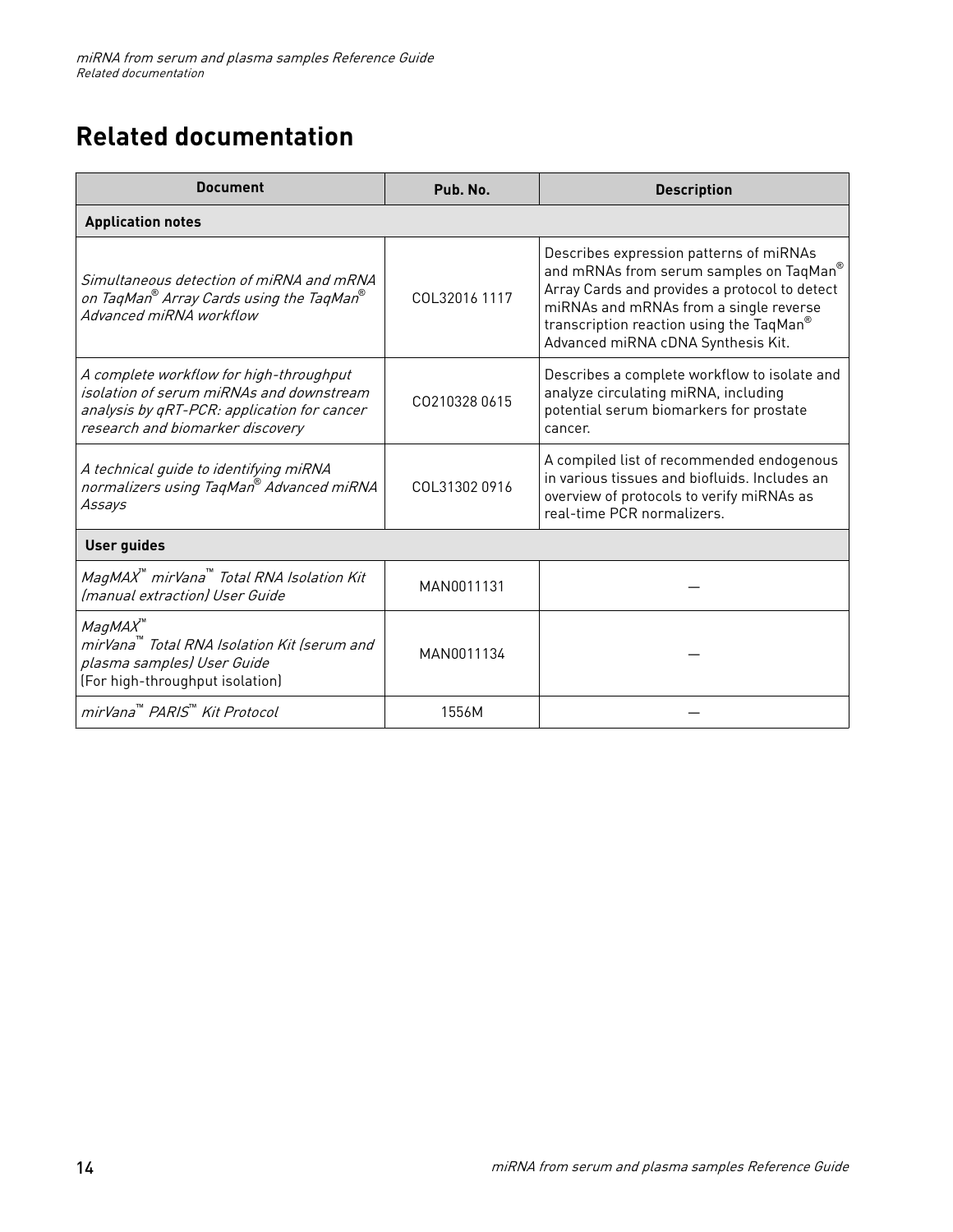## References

Kroh EM, Parkin RK, Mitchell PS, Tewari M (2010) Analysis of circulating microRNA biomarkers in plasma and serum using quantitative reverse transcription–PCR (qRT– PCR). *Methods* 50(4):298–301.

McDonald JS, Milosevic D, Reddi HV, et al. (2011) Analysis of circulating microRNA: Preanalytical and analytical challenges. *Clinical Chemistry* 57(6):833–840.

Tuck MK, Chan DW, Chia D, et al. (2009) Standard operating procedures for serum and plasma collection: early detection research network consensus statement *Standard Operating Procedure Integration Working Group*. *Journal of Proteome Research* 8(1):113–117.

Tyndall L, Innamorato S (2004) Managing preanalytical variability in hematology. *Lab Notes* 14(1):1–7.

Wang K, Yuan Y, Cho J-H, McClarty S, et al. (2012) Comparing the microRNA spectrum between serum and plasma. *PLOS One* 7(7):e41561.